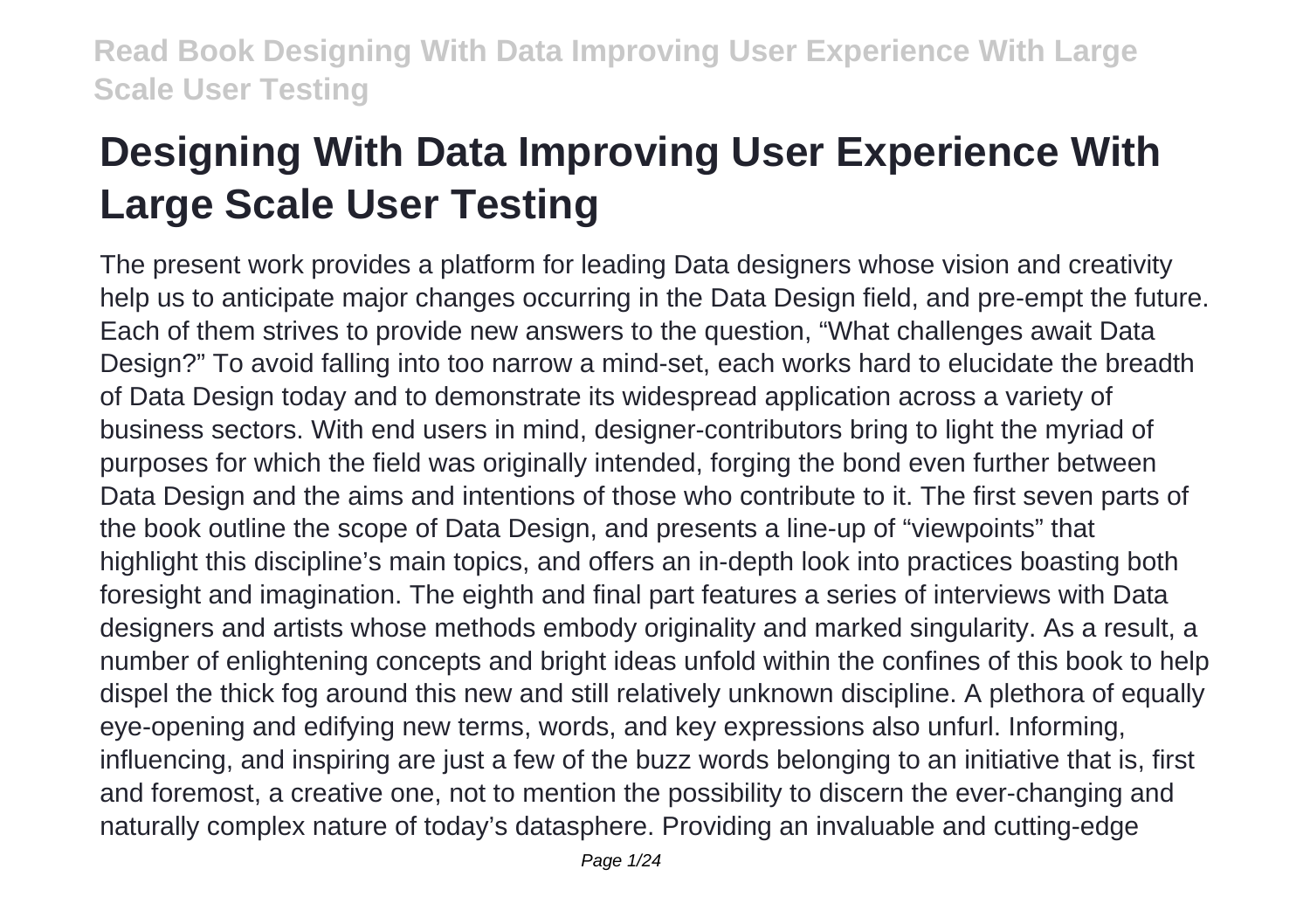resource for design researchers, this work is also intended for students, professionals and practitioners involved in Data Design, Interaction Design, Digital & Media Design, Data & Information Visualization, Computer Science and Engineering.

Designing Experiments and Analyzing Data: A Model Comparison Perspective (3rd edition) offers an integrative conceptual framework for understanding experimental design and data analysis. Maxwell, Delaney, and Kelley first apply fundamental principles to simple experimental designs followed by an application of the same principles to more complicated designs. Their integrative conceptual framework better prepares readers to understand the logic behind a general strategy of data analysis that is appropriate for a wide variety of designs, which allows for the introduction of more complex topics that are generally omitted from other books. Numerous pedagogical features further facilitate understanding: examples of published research demonstrate the applicability of each chapter's content; flowcharts assist in choosing the most appropriate procedure; end-of-chapter lists of important formulas highlight key ideas and assist readers in locating the initial presentation of equations; useful programming code and tips are provided throughout the book and in associated resources available online, and extensive sets of exercises help develop a deeper understanding of the subject. Detailed solutions for some of the exercises and realistic data sets are included on the website (DesigningExperiments.com). The pedagogical approach used throughout the book enables readers to gain an overview of experimental design, from conceptualization of the research question to analysis of the data. The book and its companion website with web apps, tutorials, and detailed code are ideal for students and researchers seeking the optimal way to design their studies and analyze the resulting data.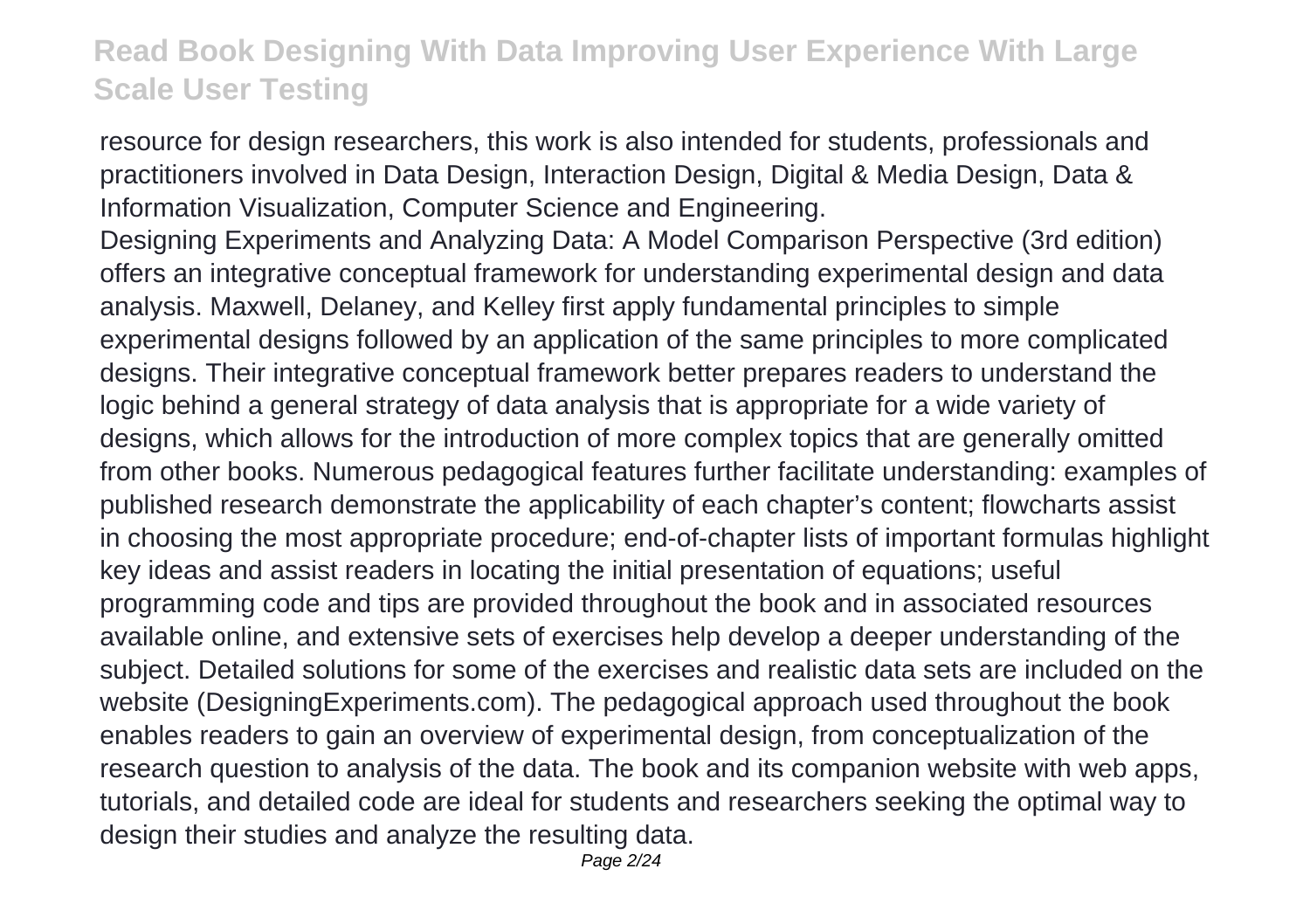Whether you're designing consumer electronics, medical devices, enterprise Web apps, or new ways to check out at the supermarket, today's digitally-enabled products and services provide both great opportunities to deliver compelling user experiences and great risks of driving your customers crazy with complicated, confusing technology. Designing successful products and services in the digital age requires a multi-disciplinary team with expertise in interaction design, visual design, industrial design, and other disciplines. It also takes the ability to come up with the big ideas that make a desirable product or service, as well as the skill and perseverance to execute on the thousand small ideas that get your design into the hands of users. It requires expertise in project management, user research, and consensus-building. This comprehensive, full-color volume addresses all of these and more with detailed how-to information, real-life examples, and exercises. Topics include assembling a design team, planning and conducting user research, analyzing your data and turning it into personas, using scenarios to drive requirements definition and design, collaborating in design meetings, evaluating and iterating your design, and documenting finished design in a way that works for engineers and stakeholders alike.

Designing Data Reports that Work provides research-based best practices for constructing effective data systems in schools and for designing reports that are relevant, necessary, and easily understood. Clear and coherent data systems and data reports significantly improve educators' data use and save educators time and frustration. The strategies in this book will help those responsible for designing education data reports—including school leaders, administrators, and educational technology vendors—to create productive data reports individualized for each school or district. This book breaks down the key concepts in creating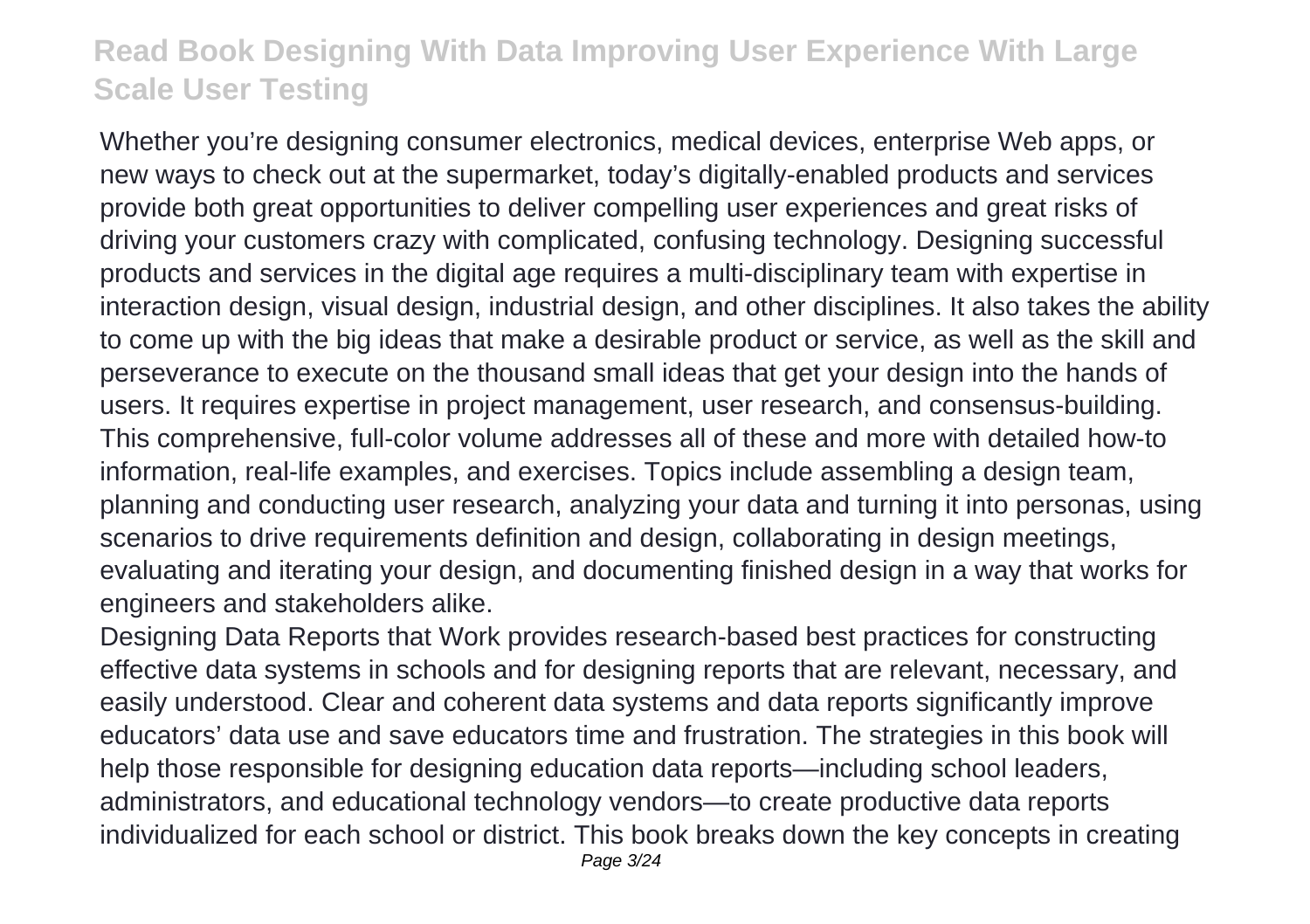and implementing data systems, ensuring that you are a better partner with teachers and staff so they can work with and use data correctly and improve teaching and learning. Real critique has become a lost skill among collaborative teams today. Critique is intended to help teams strengthen their designs, products, and services, rather than be used to assert authority or push agendas under the guise of "feedback." In this practical guide, authors Adam Connor and Aaron Irizarry teach you techniques, tools, and a framework for helping members of your design team give and receive critique. Using firsthand stories and lessons from prominent figures in the design community, this book examines the good, the bad, and the ugly of feedback. You'll come away with tips, actionable insights, activities, and a cheat sheet for practicing critique as a part of your collaborative process. This book covers: Best practices (and anti-patterns) for giving and receiving critique Cultural aspects that influence your ability to critique constructively When, how much, and how often to use critique in the creative process Facilitation techniques for making critiques timely and more effective Strategies for dealing with difficult people and challenging situations

An exploration of how design might be led by marginalized communities, dismantle structural inequality, and advance collective liberation and ecological survival. What is the relationship between design, power, and social justice? "Design justice" is an approach to design that is led by marginalized communities and that aims expilcitly to challenge, rather than reproduce, structural inequalities. It has emerged from a growing community of designers in various fields who work closely with social movements and community-based organizations around the world. This book explores the theory and practice of design justice, demonstrates how universalist design principles and practices erase certain groups of people—specifically, those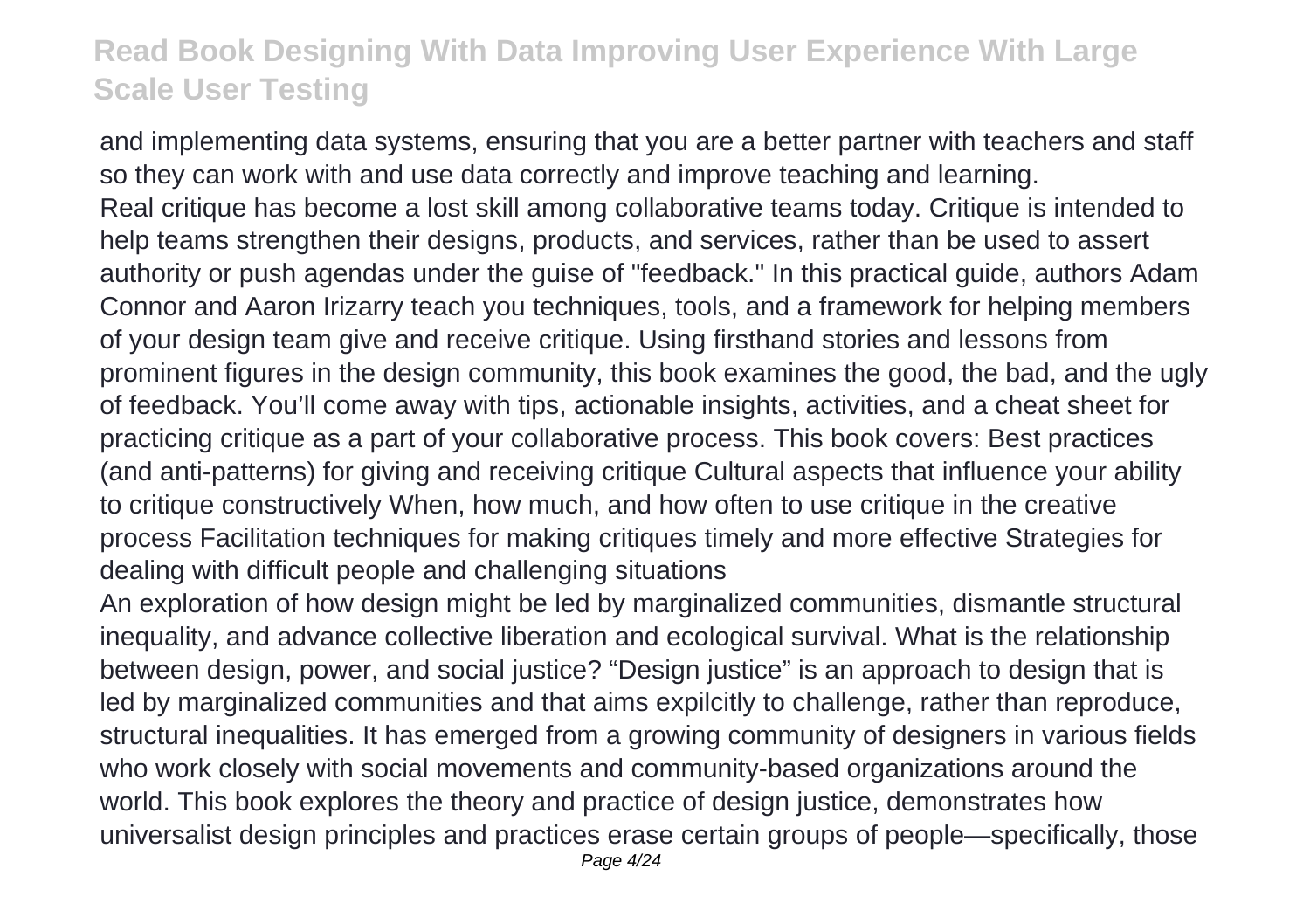who are intersectionally disadvantaged or multiply burdened under the matrix of domination (white supremacist heteropatriarchy, ableism, capitalism, and settler colonialism)—and invites readers to "build a better world, a world where many worlds fit; linked worlds of collective liberation and ecological sustainability." Along the way, the book documents a multitude of realworld community-led design practices, each grounded in a particular social movement. Design Justice goes beyond recent calls for design for good, user-centered design, and employment diversity in the technology and design professions; it connects design to larger struggles for collective liberation and ecological survival.

What is inclusive design? It is simple. It means that your product has been created with the intention of being accessible to as many different users as possible. For a long time, the concept of accessibility has been limited in terms of only defining physical spaces. However, change is afoot: personal technology now plays a part in the everyday lives of most of us, and thus it is a responsibility for designers of apps, web pages, and more public-facing tech products to make them accessible to all. Our digital era brings progressive ideas and paradigm shifts – but they are only truly progressive if everybody can participate. In Inclusive Design for a Digital World, multiple crucial aspects of technological accessibility are confronted, followed by step-by-step solutions from User Experience Design professor and author Regine Gilbert. Think about every potential user who could be using your product. Could they be visually impaired? Have limited motor skills? Be deaf or hard of hearing? This book addresses a plethora of web accessibility issues that people with disabilities face. Your app might be blocking out an entire sector of the population without you ever intending or realizing it. For example, is your instructional text full of animated words and Emoji icons? This makes it Page 5/24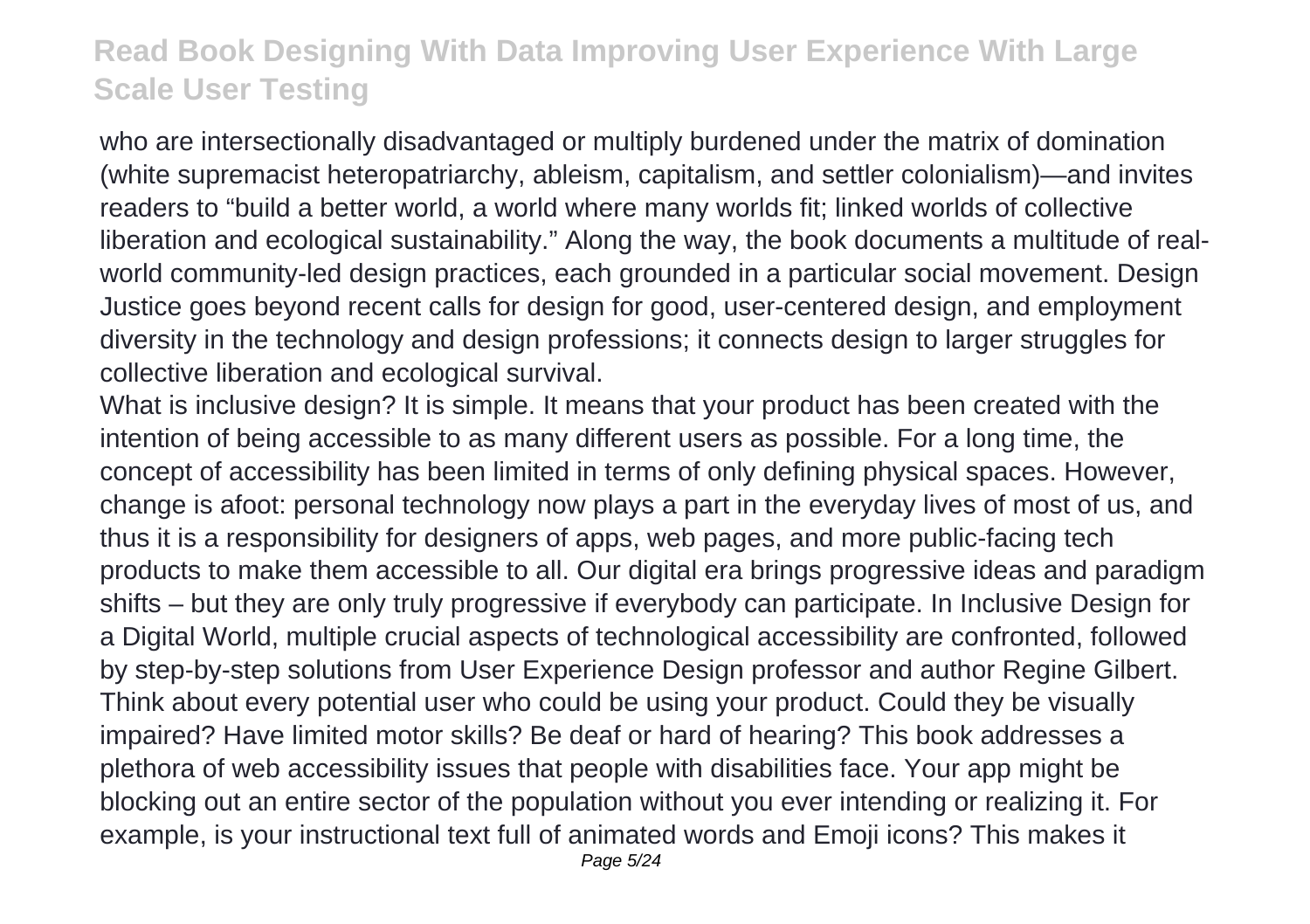difficult for a user with vision impairment to use an assistive reading device, such as a speech synthesizer, along with your app correctly. In Inclusive Design for a Digital World, Gilbert covers the Web Content Accessibility Guidelines (WCAG) 2.1 requirements, emerging technologies such as VR and AR, best practices for web development, and more. As a creator in the modern digital era, your aim should be to make products that are inclusive of all people. Technology has, overall, increased connection and information equality around the world. To continue its impact, access and usability of such technology must be made a priority, and there is no better place to get started than Inclusive Design for a Digital World. What You'll Learn The moral, ethical, and high level legal reasons for accessible design Tools and best practices for user research and web developers The different types of designs for disabilities on various platforms Familiarize yourself with web compliance guidelines Test products and usability best practices Understand past innovations and future opportunities for continued improvement Who This Book Is For Practitioners of product design, product development, content, and design can benefit from this book.

Why attractive things work better and other crucial insights into human-centered design Emotions are inseparable from how we humans think, choose, and act. In Emotional Design, cognitive scientist Don Norman shows how the principles of human psychology apply to the invention and design of new technologies and products. In The Design of Everyday Things, Norman made the definitive case for human-centered design, showing that good design demanded that the user's must take precedence over a designer's aesthetic if anything, from light switches to airplanes, was going to work as the user needed. In this book, he takes his thinking several steps farther, showing that successful design must incorporate not just what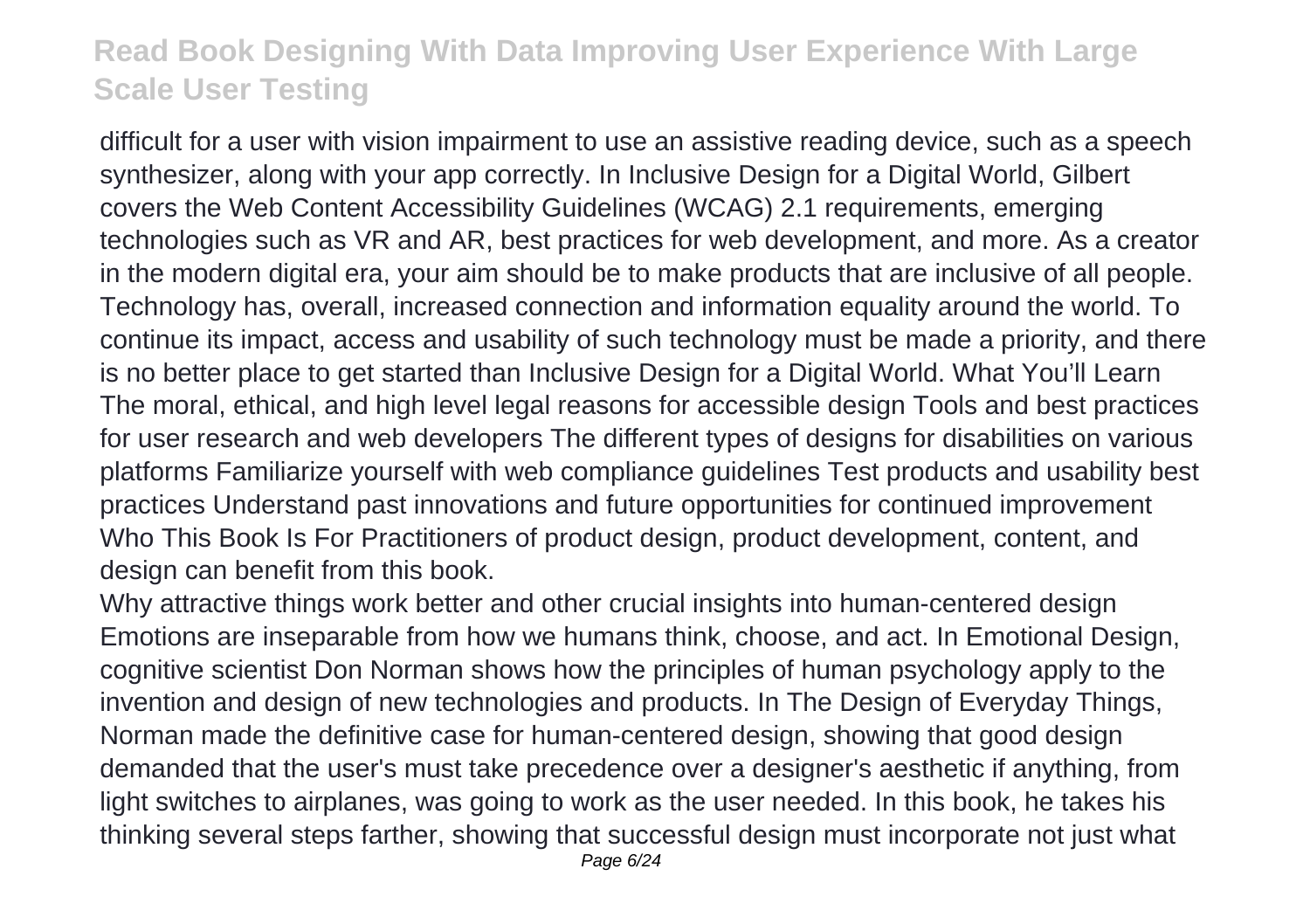users need, but must address our minds by attending to our visceral reactions, to our behavioral choices, and to the stories we want the things in our lives to tell others about ourselves. Good human-centered design isn't just about making effective tools that are straightforward to use; it's about making affective tools that mesh well with our emotions and help us express our identities and support our social lives. From roller coasters to robots, sports cars to smart phones, attractive things work better. Whether designer or consumer, user or inventor, this book is the definitive guide to making Norman's insights work for you. In this completely updated and revised edition of Designing with the Mind in Mind, Jeff Johnson provides you with just enough background in perceptual and cognitive psychology that user interface (UI) design guidelines make intuitive sense rather than being just a list or rules to follow. Early UI practitioners were trained in cognitive psychology, and developed UI design rules based on it. But as the field has evolved since the first edition of this book, designers enter the field from many disciplines. Practitioners today have enough experience in UI design that they have been exposed to design rules, but it is essential that they understand the psychology behind the rules in order to effectively apply them. In this new edition, you'll find new chapters on human choice and decision making, hand-eye coordination and attention, as well as new examples, figures, and explanations throughout. Provides an essential source for user interface design rules and how, when, and why to apply them Arms designers with the science behind each design rule, allowing them to make informed decisions in projects, and to explain those decisions to others Equips readers with the knowledge to make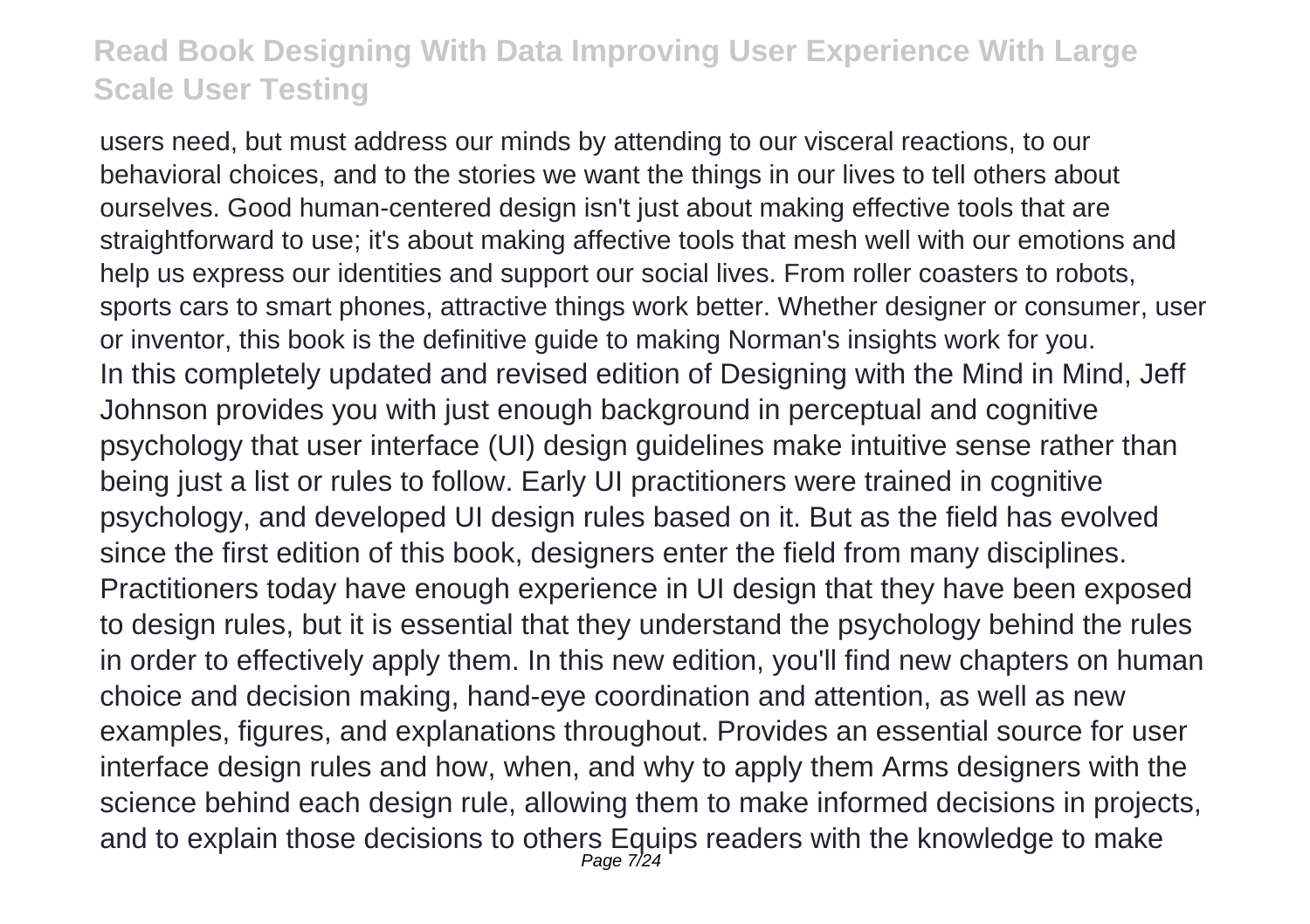educated tradeoffs between competing rules, project deadlines, and budget pressures Completely updated and revised, including additional coverage on human choice and decision making, hand-eye coordination and attention, and new mobile and touchscreen examples throughout

The A/B Testing mindset at a company evolves through four stages. Intuition: In the beginning, intuition drives decisions. The company acknowledges the user, but does not solicit feedback. Data is sparse. Data driven: Decision makers use data to supplement their intuition in cases when they are less confident. The data lacks richness and methods for processing data are crude. Causal statements are drawn from situations that do not warrant them. Data is not respected. A/B Testing: The company unearths the practice of A/B Testing and embarks on the well-trodden path of successful companies. A/B Testing gains followers, however infrastructure is nascent and statistical methods are questionable. The goal is to get a number, not necessarily a correct number. The thought is that a number from an A/B Test must be trustworthy because, well, it's from an A/B Test! Sound A/B Testing: The company is educated on the fundamentals of A/B Testing. The company adopts sounds practices, produces trustworthy numbers, and makes informed go/no-go decisions. Regardless where your company is on the journey, this book will guide you to the last stage. Many businesses are based on creating desirable experiences, products and services for users. However in spite of this, companies often fail to consider the end user - the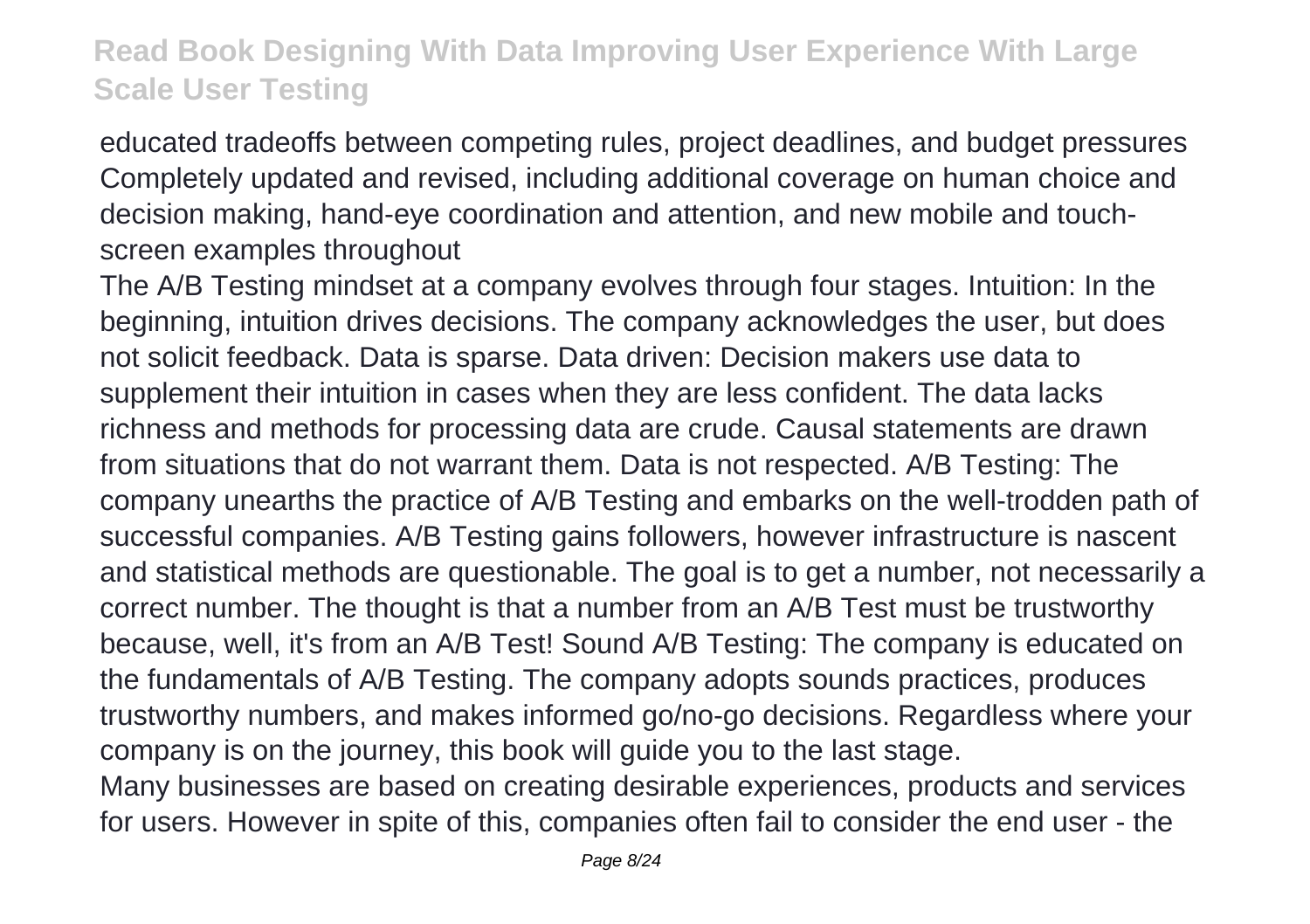customer - in their planning and development processes. As a result, organizations find themselves spending huge sums of money creating products and services that, quite simply, don't work. User experience research, also known as UX research, focuses on understanding user behaviours, needs and motivations through a range of observational techniques, task analysis and other methodologies. User Research is a practical guide that shows readers how to use the vast array of user research methods available. Covering all the key research methods including face-to-face user testing, card sorting, surveys, A/B testing and many more, the book gives expert insight into the nuances, advantages and disadvantages of each, while also providing guidance on how to interpret, analyze and share the data once it has been obtained. Ultimately, User Research is about putting natural powers of observation and conversation to use in a specific way. The book isn't bogged down with small, specific, technical detail rather, it explores the fundamentals of user research, which remain true regardless of the context in which they are applied. As such, the tools and frameworks given here can be used in any sector or industry, to improve any part of the customer journey and experience; whether that means improving software, websites, customer services, products, packaging or more.

Designing Better Maps: A Guide for GIS Users, second edition, breaks down the myriad decisions involved in creating maps that communicate effectively. The second edition includes updated material and a new chapter on map publishing.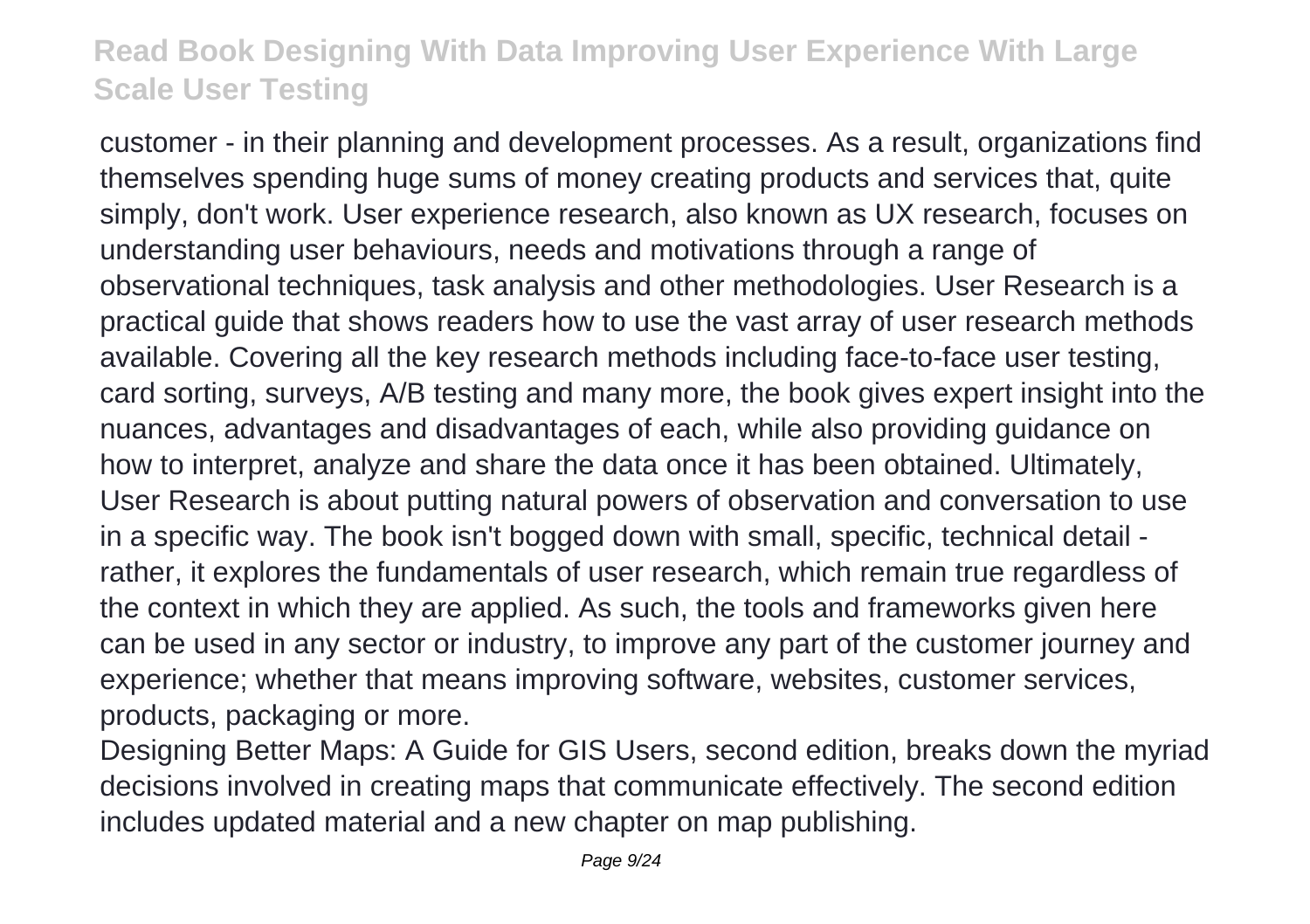User experience (UX) design has traditionally been a deliverables-based practice, with wireframes, site maps, flow diagrams, and mockups. But in today's web-driven reality, orchestrating the entire design from the get-go no longer works. This hands-on book demonstrates Lean UX, a deeply collaborative and cross-functional process that lets you strip away heavy deliverables in favor of building shared understanding with the rest of the product team. Lean UX is the evolution of product design; refined through the real-world experiences of companies large and small, these practices and principles help you maintain daily, continuous engagement with your teammates, rather than work in isolation. This book shows you how to use Lean UX on your own projects. Get a tactical understanding of Lean UX—and how it changes the way teams work together Frame a vision of the problem you're solving and focus your team on the right outcomes Bring the designer's tool kit to the rest of your product team Break down the silos created by job titles and learn to trust your teammates Improve the quality and productivity of your teams, and focus on validated experiences as opposed to deliverables/documents Learn how Lean UX integrates with Agile UX Voice user interfaces (VUIs) are becoming all the rage today. But how do you build one that people can actually converse with? Whether you're designing a mobile app, a toy, or a device such as a home assistant, this practical book guides you through basic VUI design principles, helps you choose the right speech recognition engine, and shows you how to measure your VUI's performance and improve upon it. Author Cathy Pearl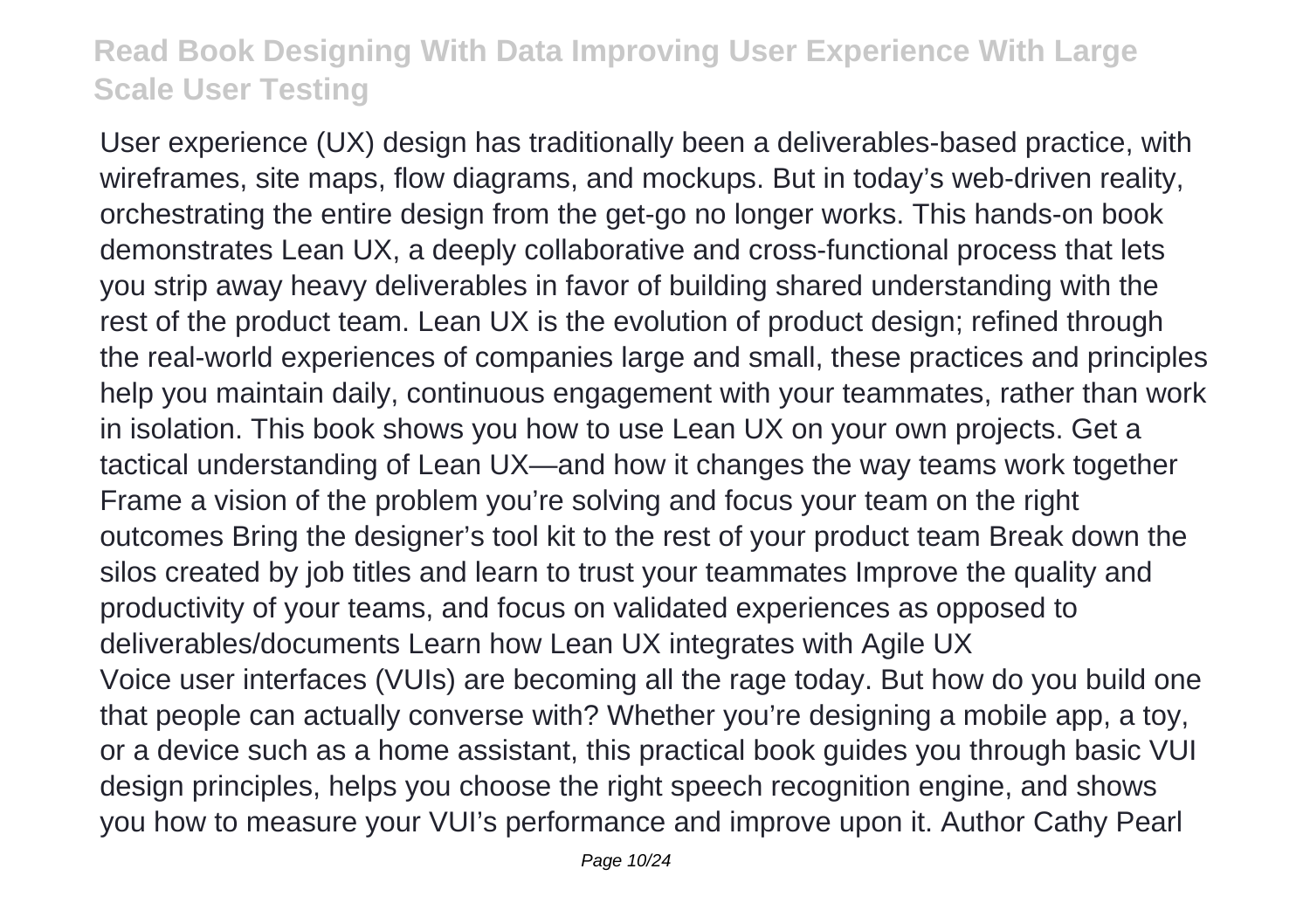also takes product managers, UX designers, and VUI designers into advanced design topics that will help make your VUI not just functional, but great. Understand key VUI design concepts, including command-and-control and conversational systems Decide if you should use an avatar or other visual representation with your VUI Explore speech recognition technology and its impact on your design Take your VUI above and beyond the basic exchange of information Learn practical ways to test your VUI application with users Monitor your app and learn how to quickly improve performance Get real-world examples of VUIs for home assistants, smartwatches, and car systems A new wave of products is helping people change their behavior and daily routines, whether it's exercising more (Jawbone Up), taking control of their finances (HelloWallet), or organizing their email (Mailbox). This practical guide shows you how to design these types of products for users seeking to take action and achieve specific goals. Stephen Wendel, HelloWallet's head researcher, takes you step-by-step through the process of applying behavioral economics and psychology to the practical problems of product design and development. Using a combination of lean and agile development methods, you'll learn a simple iterative approach for identifying target users and behaviors, building the product, and gauging its effectiveness. Discover how to create easy-to-use products to help people make positive changes. Learn the three main strategies to help people change behavior Identify your target audience and the behaviors they seek to change Extract user stories and identify obstacles to behavior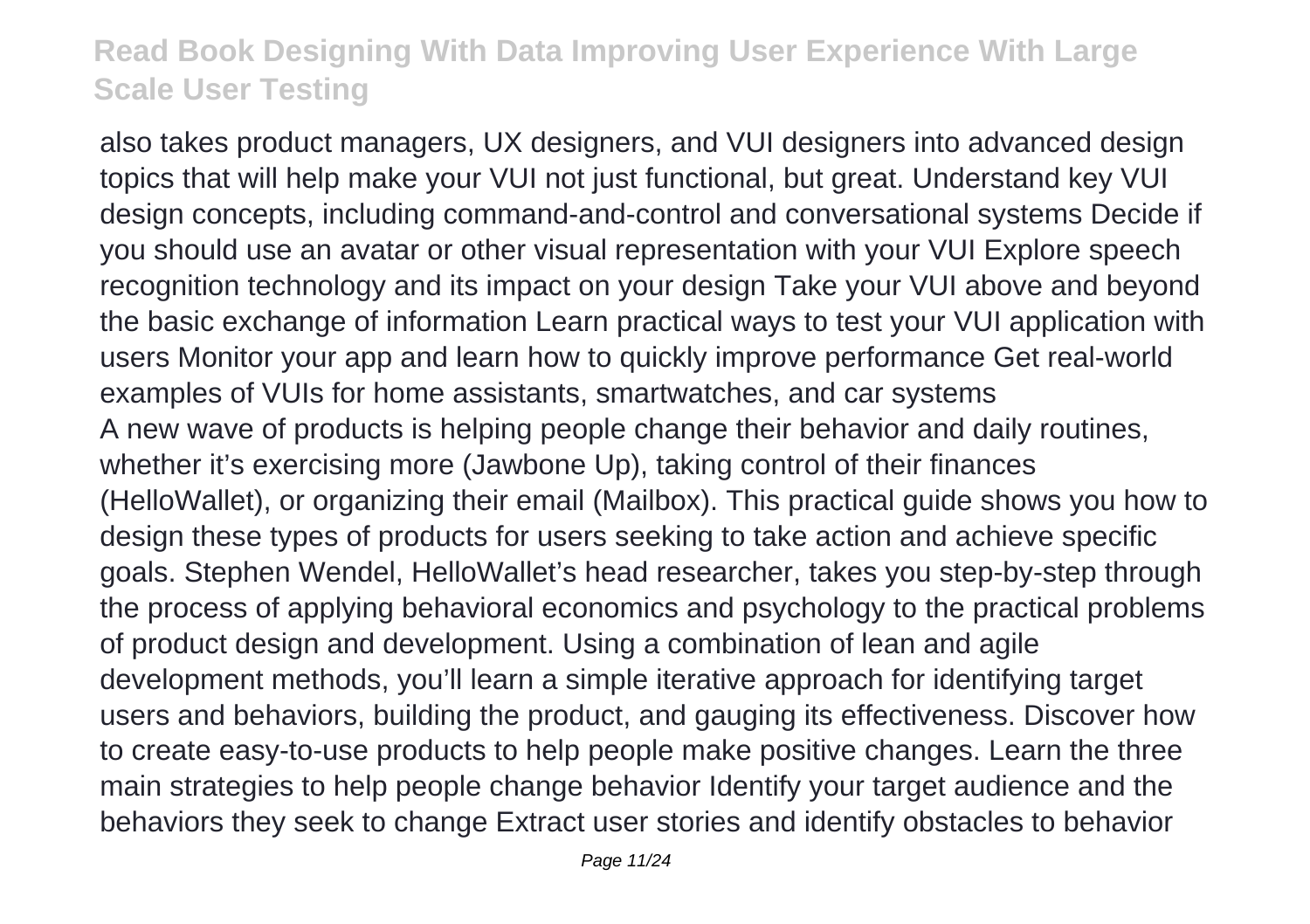change Develop effective interface designs that are enjoyable to use Measure your product's impact and learn ways to improve it Use practical examples from products like Nest, Fitbit, and Opower

User experience doesn't happen on a screen; it happens in the mind, and the experience is multidimensional and multisensory. This practical book will help you uncover critical insights about how your customers think so you can create products or services with an exceptional experience. Corporate leaders, marketers, product owners, and designers will learn how cognitive processes from different brain regions form what we perceive as a singular experience. Author John Whalen shows you how anyone on your team can conduct "contextual interviews" to unlock insights. You'll then learn how to apply that knowledge to design brilliant experiences for your customers. Learn about the "six minds" of user experience and how each contributes to the perception of a singular experience Find out how your team—without any specialized training in psychology—can uncover critical insights about your customers' conscious and unconscious processes Learn how to immediately apply what you've learned to improve your products and services Explore practical examples of how the Fortune 100 used this system to build highly successful experiences Effective interface animation deftly combines form and function to improve feedback, aid in orientation, direct attention, show causality, and express your brand's

personality. Designing Interface Animation shows you how to create web animation that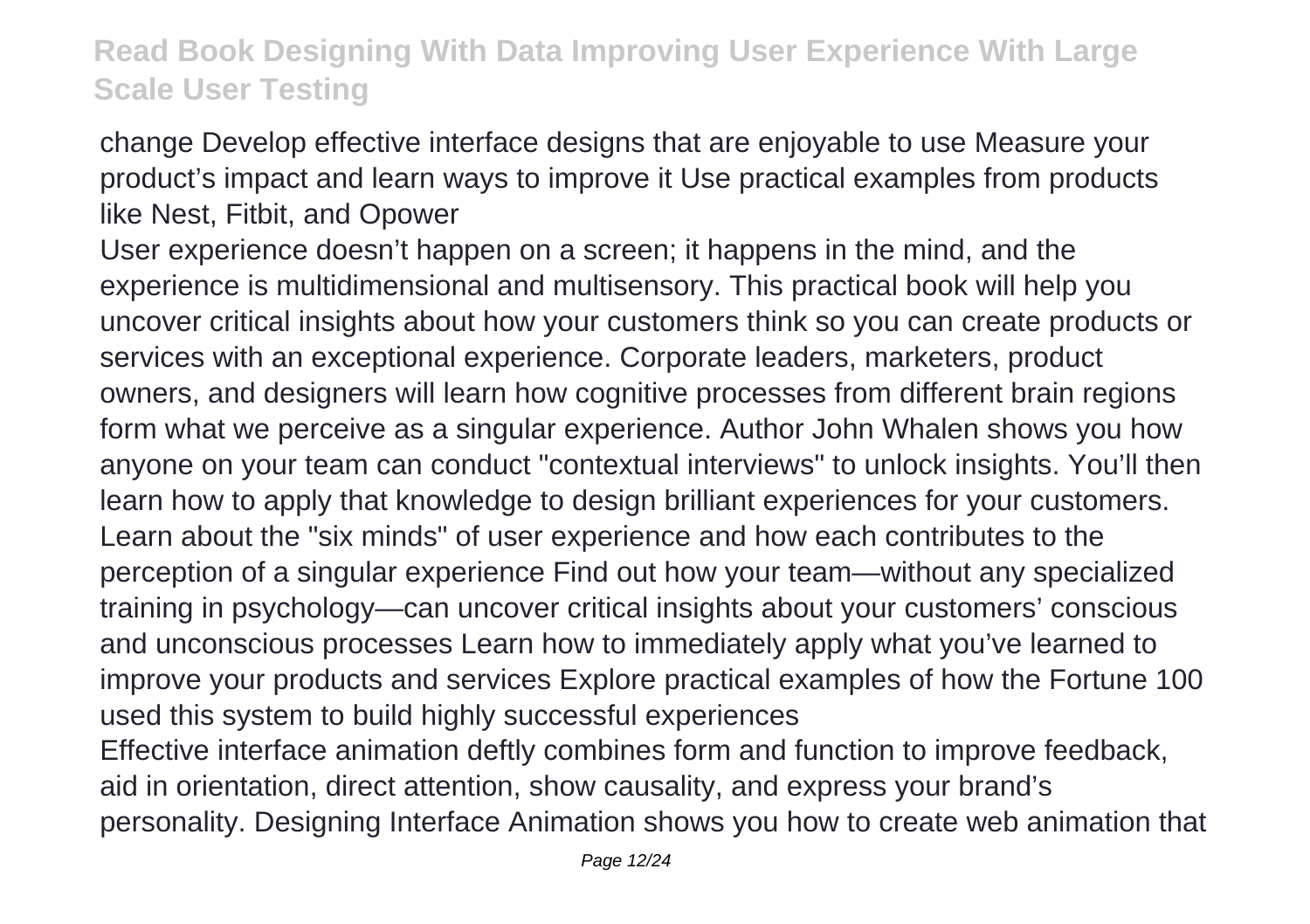balances purpose and style while blending seamlessly into the user's experience. This book is a crash course in motion design theory and practice for web designers, UX professionals, and front-end developers alike.

Improving the User Experience through Practical Data Analytics shows you how to make UX design decisions based on data—not hunches. Authors Fritz and Berger help the UX professional recognize the enormous potential of user data that is collected as a natural by-product of routine UX research methods, including moderated usability tests, unmoderated usability tests, surveys, and contextual inquiries. Then, step-by-step, they explain how to utilize both descriptive and predictive statistical techniques to gain meaningful insight with that data. By mastering the use of these techniques, you'll delight your users, increase your bottom line and gain a powerful competitive advantage for your company—and yourself. Key features include: Practical advise on choosing the right data analysis technique for each project. A step-by-step methodology for applying each technique, including examples and scenarios drawn from the UX field. Detailed screen shots and instructions for performing the techniques using Excel (both for PC and Mac) and SPSS. Clear and concise guidance on interpreting the data output. Exercises to practice the techniques Practical guidance on choosing the right data analysis technique for each project. Real-world examples to build a theoretical and practical understanding of key concepts from consumer and financial verticals. A stepby-step methodology for applying each predictive technique, including detailed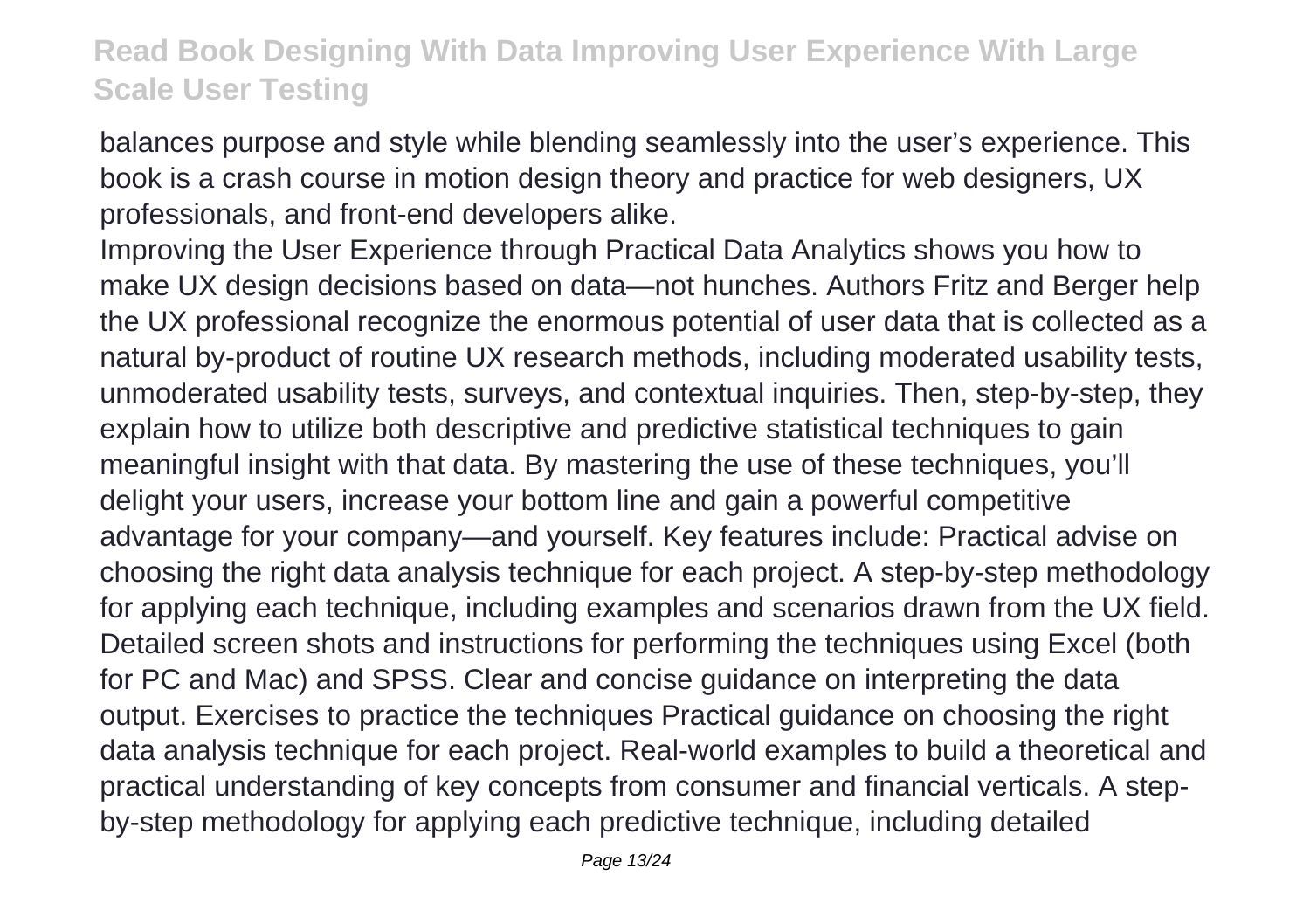examples. A detailed guide to interpreting the data output and examples of how to effectively present the findings in a report. Exercises to learn the techniques This text represents a breakthrough in the process underlying the design of the increasingly common and important data-driven Web applications. Data is at the center of many challenges in system design today. Difficult issues need to be figured out, such as scalability, consistency, reliability, efficiency, and maintainability. In addition, we have an overwhelming variety of tools, including relational databases, NoSQL datastores, stream or batch processors, and message brokers. What are the right choices for your application? How do you make sense of all these buzzwords? In this practical and comprehensive guide, author Martin Kleppmann helps you navigate this diverse landscape by examining the pros and cons of various technologies for processing and storing data. Software keeps changing, but the fundamental principles remain the same. With this book, software engineers and architects will learn how to apply those ideas in practice, and how to make full use of data in modern applications. Peer under the hood of the systems you already use, and learn how to use and operate them more effectively Make informed decisions by identifying the strengths and weaknesses of different tools Navigate the trade-offs around consistency, scalability, fault tolerance, and complexity Understand the distributed systems research upon which modern databases are built Peek behind the scenes of major online services, and learn from their architectures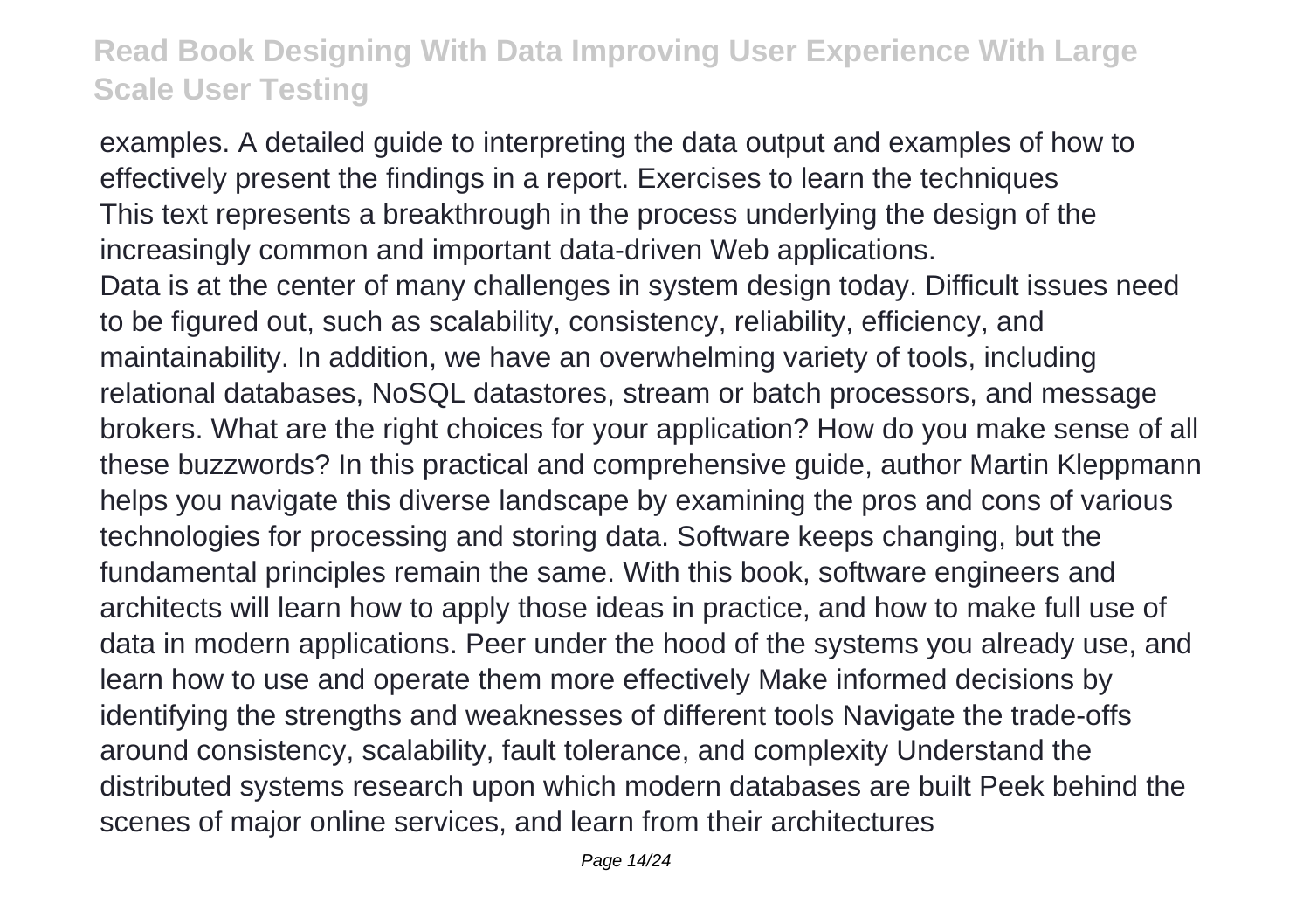This book provides you with more than 100 patterns, principles, and best practices, along with advice for many of the common challenges you'll face when starting a social website.--[book cover]

Applying the principles of human-centered design to real-world health care challenges, from drug packaging to early detection of breast cancer. This book makes a case for applying the principles of design thinking to real-world health care challenges. As health care systems around the globe struggle to expand access, improve outcomes, and control costs, Health Design Thinking offers a human-centered approach for designing health care products and services, with examples and case studies that range from drug packaging and exam rooms to internet-connected devices for early detection of breast cancer. Written by leaders in the field—Bon Ku, a physician and founder of the innovative Health Design Lab at Sidney Kimmel Medical College, and Ellen Lupton, an award-winning graphic designer and curator at Cooper Hewitt Smithsonian Design Museum—the book outlines the fundamentals of design thinking and highlights important products, prototypes, and research in health design. Health design thinking uses play and experimentation rather than a rigid methodology. It draws on interviews, observations, diagrams, storytelling, physical models, and role playing; design teams focus not on technology but on problems faced by patients and clinicians. The book's diverse case studies show health design thinking in action. These include the development of PillPack, which frames prescription drug delivery in terms of user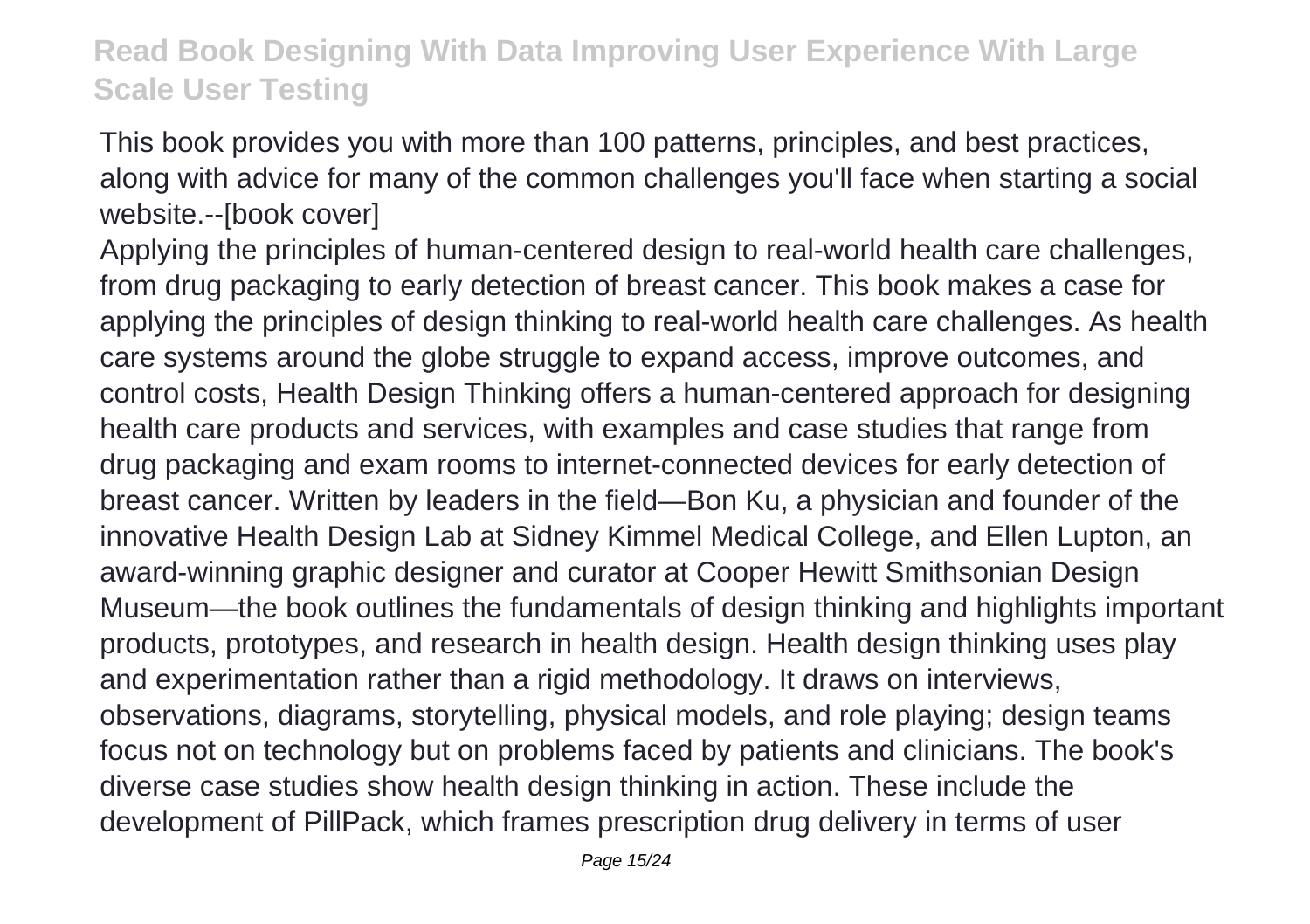experience design; a credit card–size device that allows patients to generate their own electrocardiograms; and improved emergency room signage. Drawings, photographs, storyboards, and other visualizations accompany the case studies. Copublished with Cooper Hewitt, Smithsonian Design Museum

Data visualization is an efficient and effective medium for communicating large amounts of information, but the design process can often seem like an unexplainable creative endeavor. This concise book aims to demystify the design process by showing you how to use a linear decision-making process to encode your information visually. Delve into different kinds of visualization, including infographics and visual art, and explore the influences at work in each one. Then learn how to apply these concepts to your design process. Learn data visualization classifications, including explanatory, exploratory, and hybrid Discover how three fundamental influences—the designer, the reader, and the data—shape what you create Learn how to describe the specific goal of your visualization and identify the supporting data Decide the spatial position of your visual entities with axes Encode the various dimensions of your data with appropriate visual properties, such as shape and color See visualization best practices and suggestions for encoding various specific data types

Without words, apps would be an unusable jumble of shapes and icons, while voice interfaces and chatbots wouldn't even exist. Words make software human–centered, and require just as much thought as the branding and code. This book will show you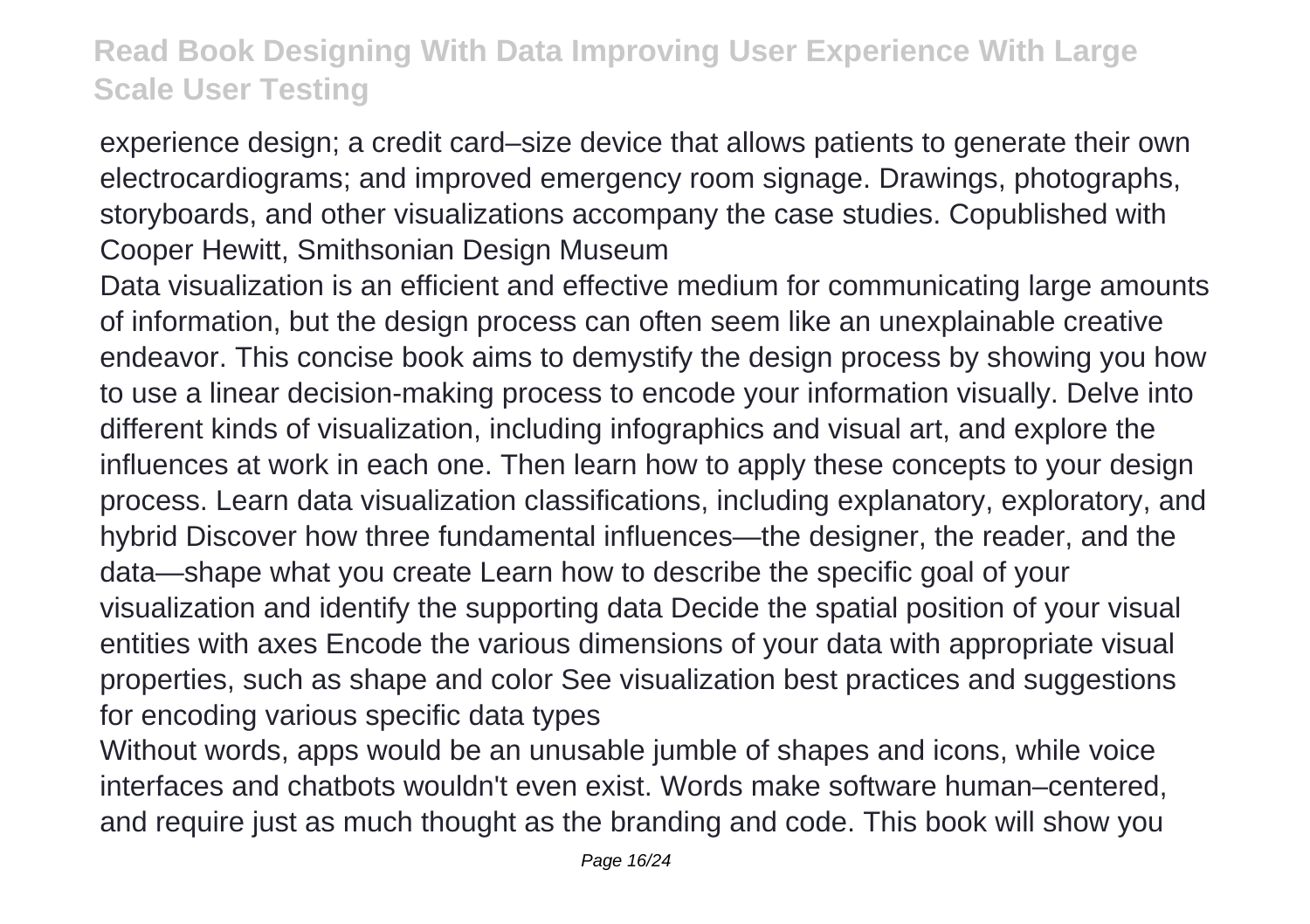how to give your users clarity, test your words, and collaborate with your team. You'll see that writing is designing.

Dashboards have become popular in recent years as uniquely powerful tools for communicating important information at a glance. Although dashboards are potentially powerful, this potential is rarely realized. The greatest display technology in the world won't solve this if you fail to use effective visual design. And if a dashboard fails to tell you precisely what you need to know in an instant, you'll never use it, even if it's filled with cute gauges, meters, and traffic lights. Don't let your investment in dashboard technology go to waste. This book will teach you the visual design skills you need to create dashboards that communicate clearly, rapidly, and compellingly. "Information Dashboard Design will explain how to: Avoid the thirteen mistakes common to dashboard design Provide viewers with the information they need quickly and clearly Apply what we now know about visual perception to the visual presentation of information Minimize distractions, cliches, and unnecessary embellishments that create confusion Organize business information to support meaning and usability Create an aesthetically pleasing viewing experience Maintain consistency of design to provide accurate interpretation Optimize the power of dashboard technology by pairing it with visual effectiveness Stephen Few has over 20 years of experience as an IT innovator, consultant, and educator. As Principal of the consultancy Perceptual Edge, Stephen focuses on data visualization for analyzing and communicating quantitative business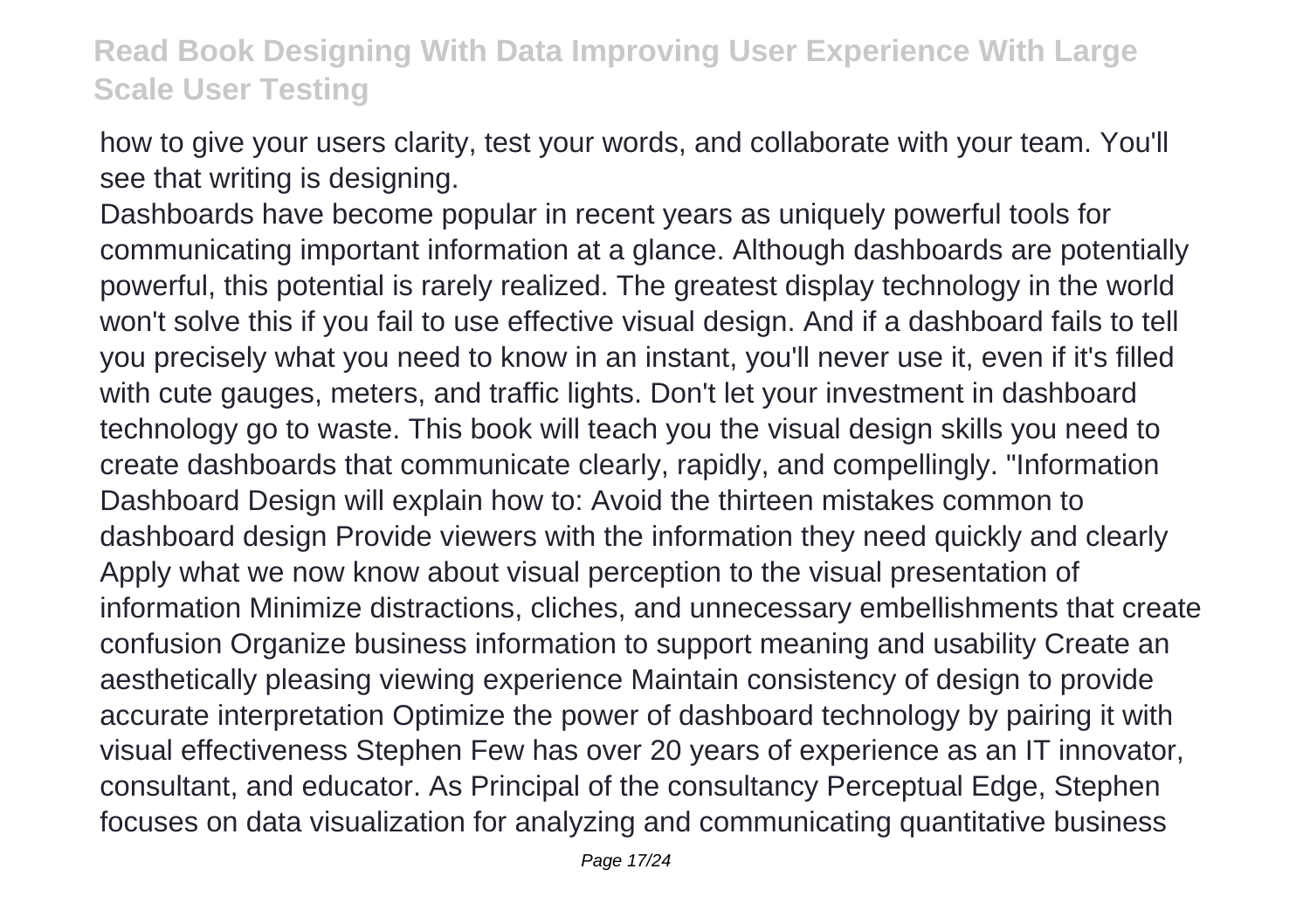information. He provides consulting and training services, speaks frequently at conferences, and teaches in the MBA program at the University ofCalifornia in Berkeley. He is also the author of "Show Me the Numbers: Designing Tables and Graphs to Enlighten. Visit his website at www.perceptualedge.com. On the surface, design practices and data science may not seem like obvious partners. But these disciplines actually work toward the same goal, helping designers and product managers understand users so they can craft elegant digital experiences. While data can enhance design, design can bring deeper meaning to data. This practical guide shows you how to conduct data-driven A/B testing for making design decisions on everything from small tweaks to large-scale UX concepts. Complete with real-world examples, this book shows you how to make data-driven design part of your product design workflow. Understand the relationship between data, business, and design Get a firm grounding in data, data types, and components of A/B testing Use an experimentation framework to define opportunities, formulate hypotheses, and test different options Create hypotheses that connect to key metrics and business goals Design proposed solutions for hypotheses that are most promising Interpret the results of an A/B test and determine your next move PLEASE PROVIDE COURSE INFORMATION PLEASE PROVIDE Designing with DataImproving the User Experience with A/B Testing"O'Reilly Media, Inc."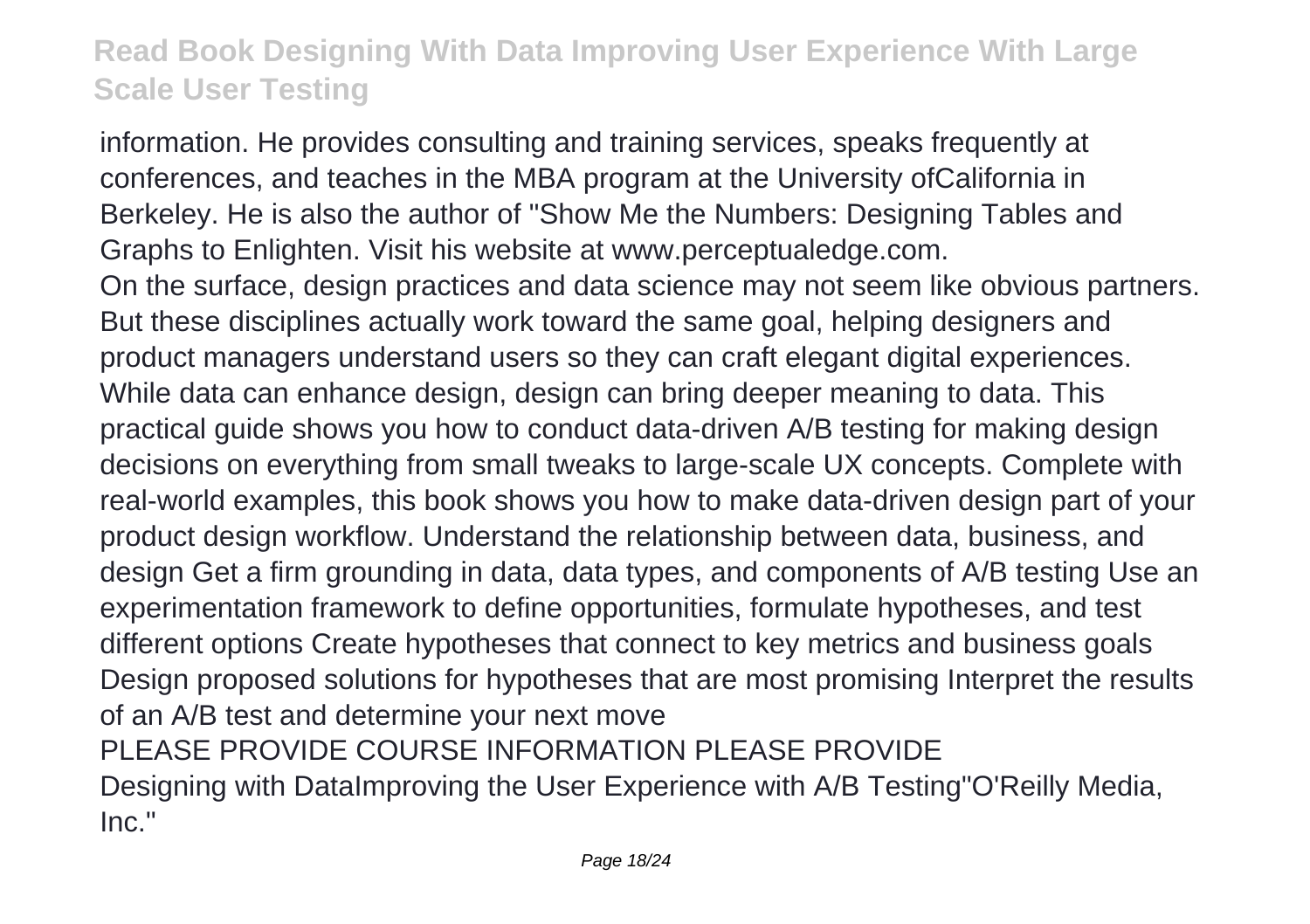Interaction design that entails a qualitative shift from a symbolic, language-oriented stance to an experiential stance that encompasses the entire design and use cycle. With the rise of ubiquitous technology, data-driven design, and the Internet of Things, our interactions and interfaces with technology are about to change dramatically, incorporating such emerging technologies as shape-changing interfaces, wearables, and movement-tracking apps. A successful interactive tool will allow the user to engage in a smooth, embodied, interaction, creating an intimate correspondence between users' actions and system response. And yet, as Kristina Höök points out, current design methods emphasize symbolic, language-oriented, and predominantly visual interactions. In Designing with the Body, Höök proposes a qualitative shift in interaction design to an experiential, felt, aesthetic stance that encompasses the entire design and use cycle. Höök calls this new approach soma design; it is a process that reincorporates body and movement into a design regime that has long privileged language and logic. Soma design offers an alternative to the aggressive, rapid design processes that dominate commercial interaction design; it allows (and requires) a slow, thoughtful process that takes into account fundamental human values. She argues that this new approach will yield better products and create healthier, more sustainable companies. Höök outlines the theory underlying soma design and describes motivations, methods, and tools. She offers examples of soma design "encounters" and an account of her own design process. She concludes with "A Soma Design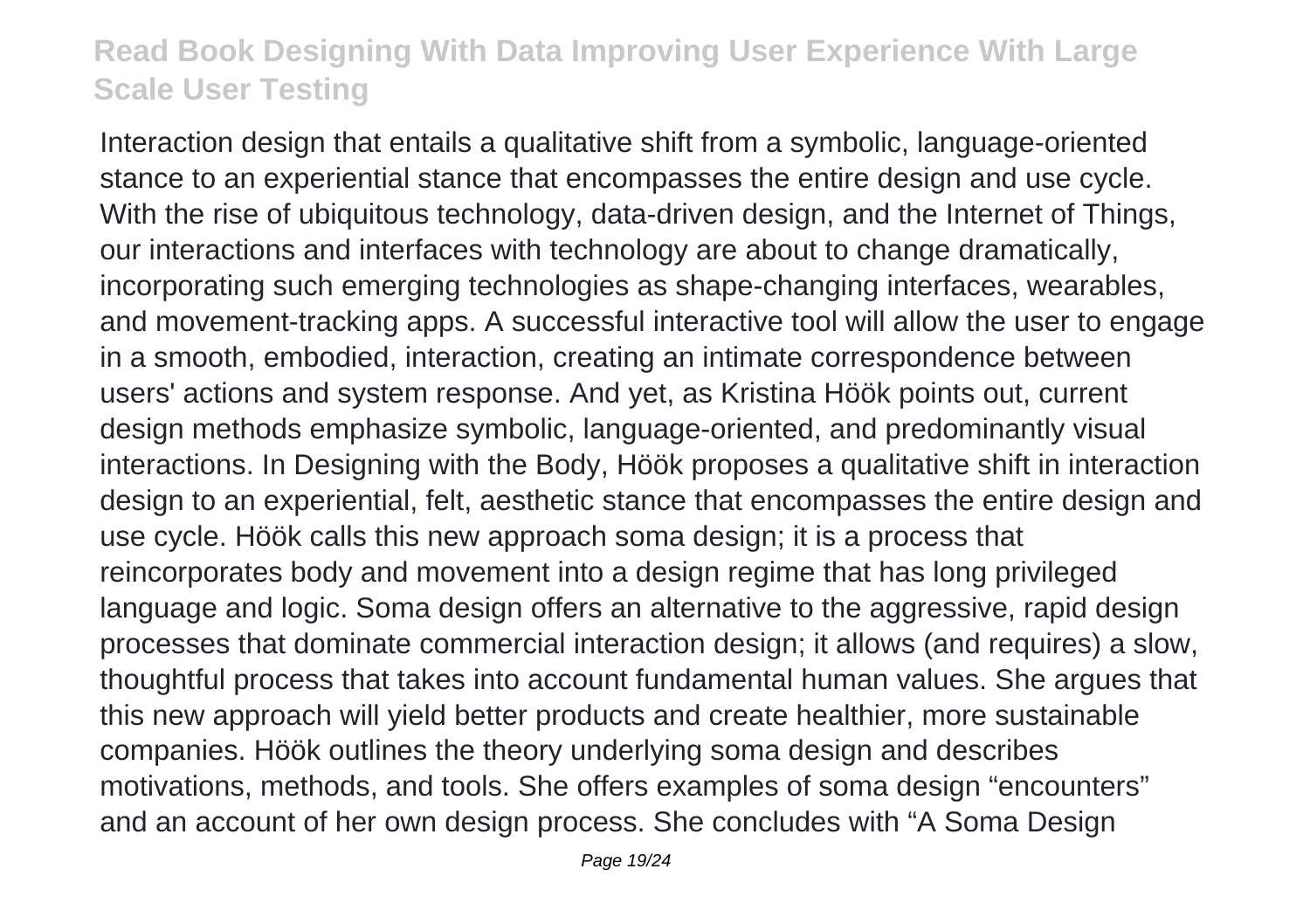Manifesto," which challenges interaction designers to "restart" their field—to focus on bodies and perception rather than reasoning and intellect.

Foundations for Designing User-Centered Systems introduces the fundamental human capabilities and characteristics that influence how people use interactive technologies. Organized into four main areas—anthropometrics, behaviour, cognition and social factors—it covers basic research and considers the practical implications of that research on system design. Applying what you learn from this book will help you to design interactive systems that are more usable, more useful and more effective. The authors have deliberately developed Foundations for Designing User-Centered Systems to appeal to system designers and developers, as well as to students who are taking courses in system design and HCI. The book reflects the authors' backgrounds in computer science, cognitive science, psychology and human factors. The material in the book is based on their collective experience which adds up to almost 90 years of working in academia and both with, and within, industry; covering domains that include aviation, consumer Internet, defense, eCommerce, enterprise system design, health care, and industrial process control.

Even the smartest among us can feel inept as we fail to figure out which light switch or oven burner to turn on, or whether to push, pull, or slide a door. The fault, argues this ingenious—even liberating—book, lies not in ourselves, but in product design that ignores the needs of users and the principles of cognitive psychology. The problems range from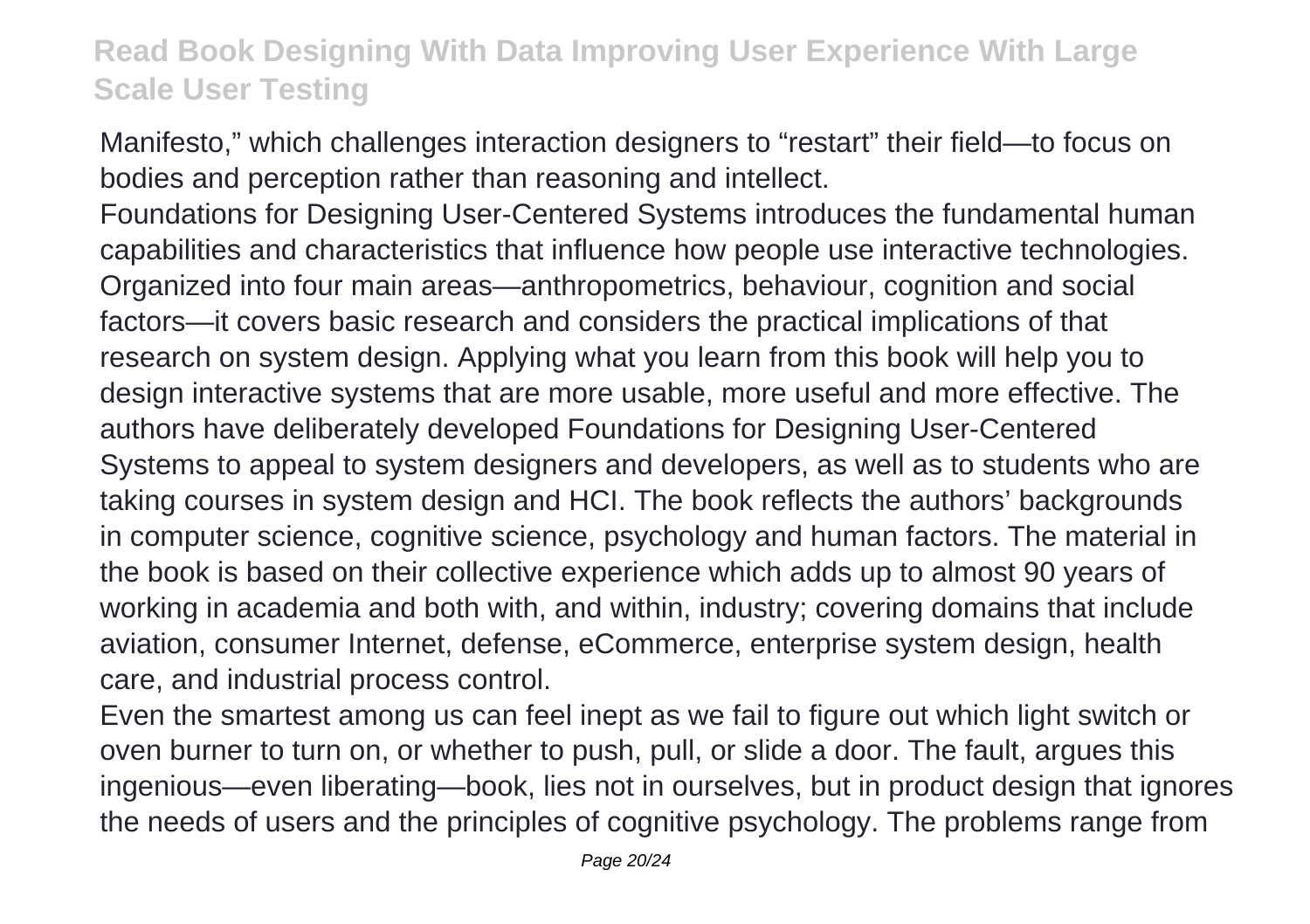ambiguous and hidden controls to arbitrary relationships between controls and functions, coupled with a lack of feedback or other assistance and unreasonable demands on memorization. The Design of Everyday Things shows that good, usable design is possible. The rules are simple: make things visible, exploit natural relationships that couple function and control, and make intelligent use of constraints. The goal: guide the user effortlessly to the right action on the right control at the right time. In this entertaining and insightful analysis, cognitive scientist Don Norman hails excellence of design as the most important key to regaining the competitive edge in influencing consumer behavior. Now fully expanded and updated, with a new introduction by the author, The Design of Everyday Things is a powerful primer on how—and why—some products satisfy customers while others only frustrate them. In the past few years, we've seen many data products based on predictive modeling. These products range from weather forecasting to recommendation engines like Amazon's. Prediction technology can be interesting and mathematically elegant, but we need to take the next step: going from recommendations to products that can produce optimal strategies for meeting concrete business objectives. We already know how to build these products: they've been in use for the past decade or so, but they're not as common as they should be. This report shows how to take the next step: to go from simple predictions and recommendations to a new generation of data products with the potential to revolutionize entire industries.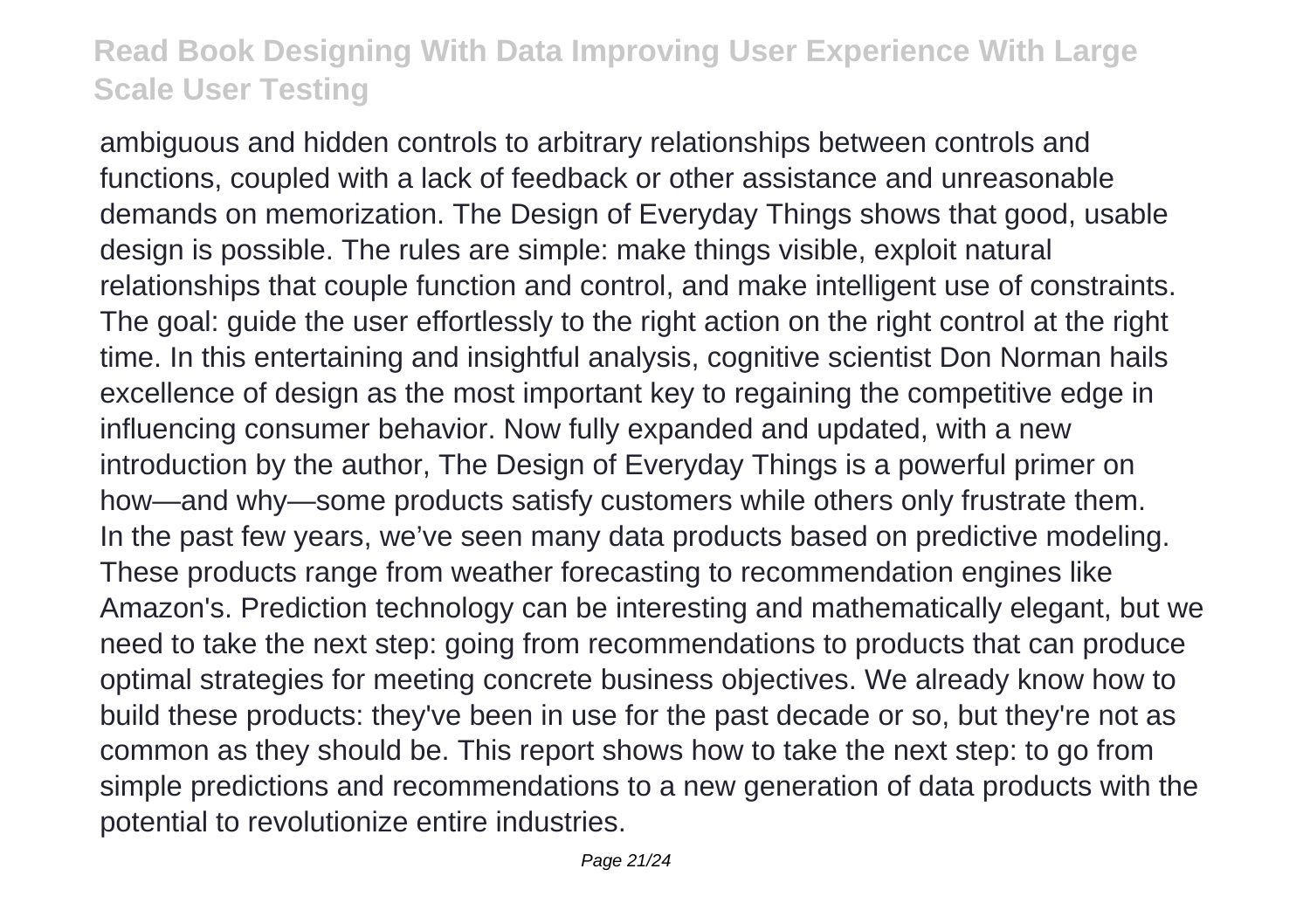This book illustrates in detail how digital video can be utilized throughout a design process, from the early user studies, through making sense of the video content and envisioning the future with video scenarios, to provoking change with video artifacts. The text offers first-hand case studies in both academic and industrial contexts, and is complemented by video excerpts. It is a must-read for those wishing to create value through insightful design.

"What do you need to become a data-driven organization? Far more than having big data or a crack team of unicorn data scientists, it requires establishing an effective, deeply-ingrained data culture. This practical book shows you how true data-drivenness involves processes that require genuine buy-in across your company ... Through interviews and examples from data scientists and analytics leaders in a variety of industries ... Anderson explains the analytics value chain you need to adopt when building predictive business models"--Publisher's description.

Bad design is everywhere, and its cost is much higher than we think. In this thought-provoking book, authors Jonathan Shariat and Cynthia Savard Saucier explain how poorly designed products can anger, sadden, exclude, and even kill people who use them. The designers responsible certainly didn't intend harm, so what can you do to avoid making similar mistakes? Tragic Design examines real case studies that show how certain design choices adversely affected users, and includes in-depth interviews with authorities in the design industry. Pick up this book and learn how you can be an agent of change in the design community and at your company. You'll explore: Designs that can kill, including the bad interface that doomed a young cancer patient Designs that anger, through impolite technology and dark patterns How design can inadvertently cause emotional pain Designs that exclude people through lack of Page 22/24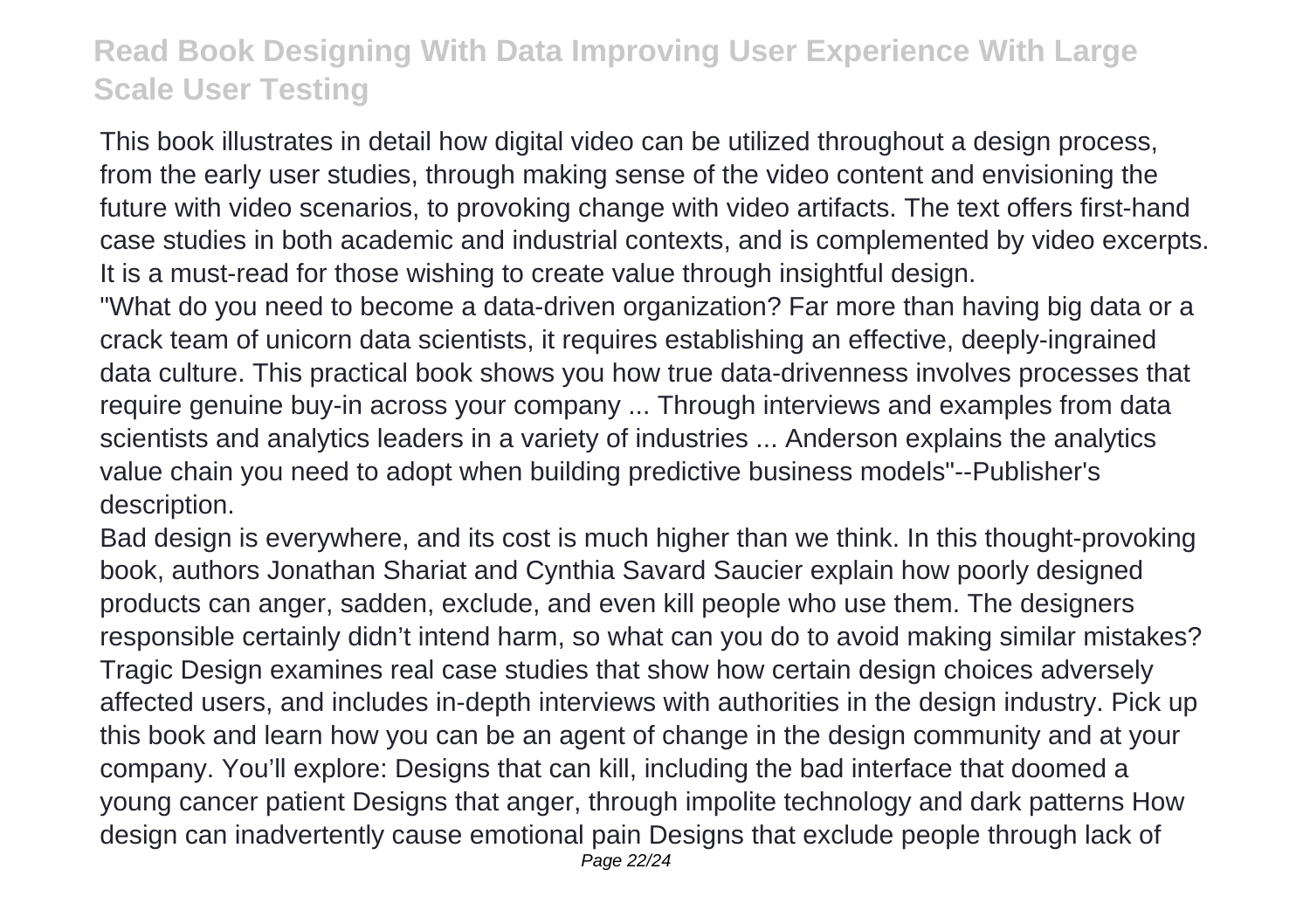accessibility, diversity, and justice How to advocate for ethical design when it isn't easy to do so Tools and techniques that can help you avoid harmful design decisions Inspiring professionals who use design to improve our world

#1 NEW YORK TIMES BEST SELLER • At last, a book that shows you how to build—design—a life you can thrive in, at any age or stage Designers create worlds and solve problems using design thinking. Look around your office or home—at the tablet or smartphone you may be holding or the chair you are sitting in. Everything in our lives was designed by someone. And every design starts with a problem that a designer or team of designers seeks to solve. In this book, Bill Burnett and Dave Evans show us how design thinking can help us create a life that is both meaningful and fulfilling, regardless of who or where we are, what we do or have done for a living, or how young or old we are. The same design thinking responsible for amazing technology, products, and spaces can be used to design and build your career and your life, a life of fulfillment and joy, constantly creative and productive, one that always holds the possibility of surprise.

Don't simply show your data—tell a story with it! Storytelling with Data teaches you the fundamentals of data visualization and how to communicate effectively with data. You'll discover the power of storytelling and the way to make data a pivotal point in your story. The lessons in this illuminative text are grounded in theory, but made accessible through numerous real-world examples—ready for immediate application to your next graph or presentation. Storytelling is not an inherent skill, especially when it comes to data visualization, and the tools at our disposal don't make it any easier. This book demonstrates how to go beyond conventional tools to reach the root of your data, and how to use your data to create an